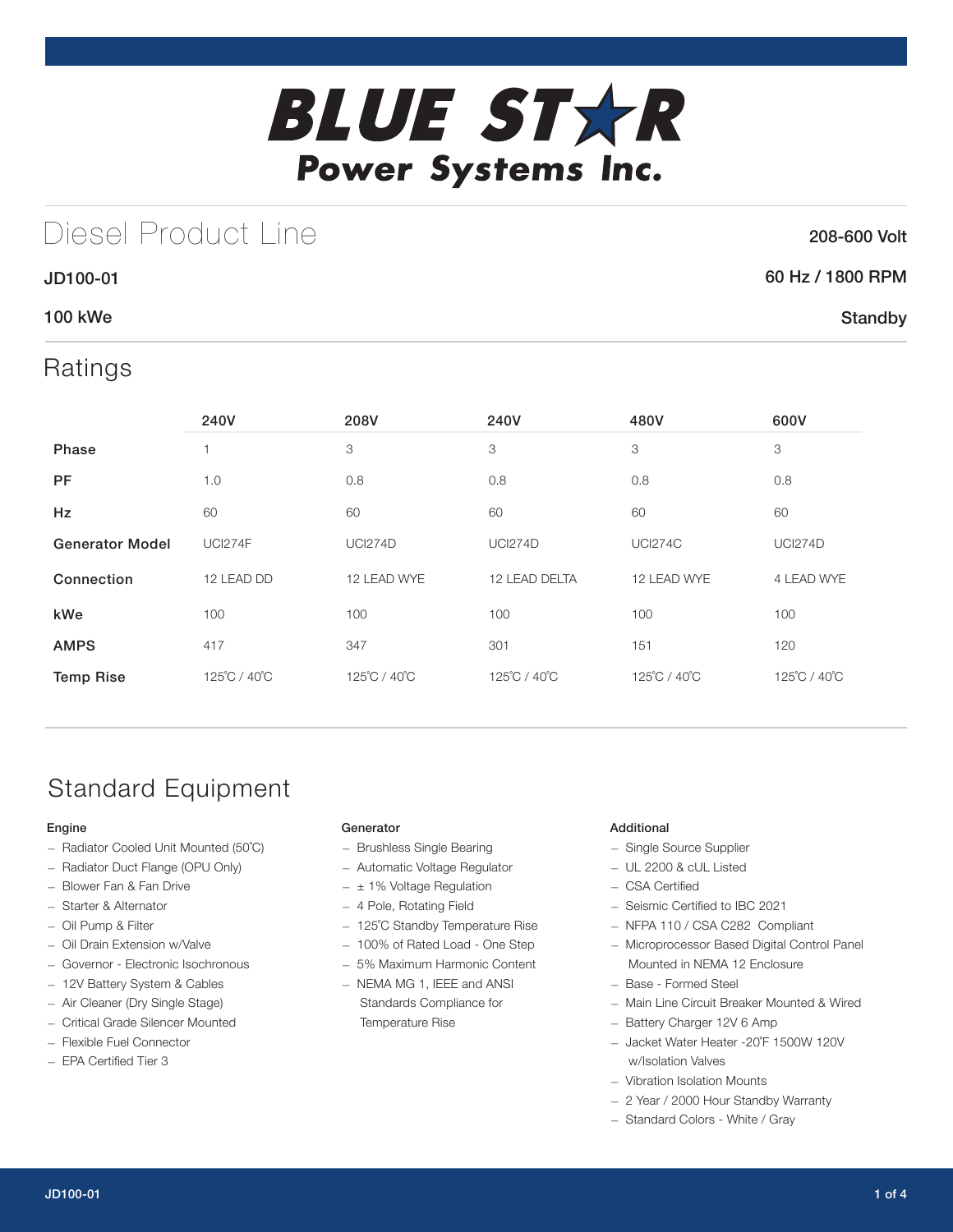100 kWe



## Application Data

| Engine                                                                   |                   |                                      |                                                |  |  |
|--------------------------------------------------------------------------|-------------------|--------------------------------------|------------------------------------------------|--|--|
| Manufacturer:                                                            | John Deere        | Displacement - Cu. In. (lit):        | 275 (4.50)                                     |  |  |
| Model:                                                                   | 4045HF285         | Bore - in. (cm) x Stroke - in. (cm): | $4.19(10.6) \times 5.00(12.7)$                 |  |  |
| Type:                                                                    | 4-Cycle           | Compression Ratio:                   | 19.0:1                                         |  |  |
| Aspiration:                                                              | Turbo Charged     | Rated RPM:                           | 1800                                           |  |  |
| <b>Cylinder Arrangement:</b>                                             | 4 Cylinder Inline | Max HP Stby (kWm):                   | 158 (118)                                      |  |  |
|                                                                          |                   |                                      |                                                |  |  |
| <b>Exhaust System</b>                                                    |                   |                                      | Standby                                        |  |  |
| Gas Temp. (Stack): °F (°C)                                               |                   |                                      | 1,076 (580)                                    |  |  |
| Gas Volume at Stack Temp: CFM (m <sup>3</sup> /min)                      |                   |                                      | 805 (22.8)                                     |  |  |
| Maximum Allowable Exhaust Restriction: in. H2O (kPa)                     |                   |                                      | 30.0 (7.50)                                    |  |  |
| <b>Cooling System</b>                                                    |                   |                                      |                                                |  |  |
| Ambient Capacity of Radiator: °F (°C)                                    |                   |                                      | 122 (50.0)                                     |  |  |
| Maximum Allowable Static Pressure on Rad. Exhaust: in. H2O (kPa)         |                   |                                      | 0.50(0.12)                                     |  |  |
| Water Pump Flow Rate: GPM (lit/min)                                      |                   |                                      | 48.0 (182)                                     |  |  |
| Heat Rejection to Coolant: BTUM (kW)                                     |                   |                                      | 3,544(62.0)                                    |  |  |
| Heat Rejection to CAC: BTUM (kW)                                         |                   |                                      | 1,127 (19.8)                                   |  |  |
| Heat Radiated to Ambient: BTUM (kW)                                      |                   |                                      | 2,016 (35.3)                                   |  |  |
| <b>Air Requirements</b>                                                  |                   |                                      |                                                |  |  |
| Aspirating: CFM (m <sup>3</sup> /min)                                    |                   |                                      | 288 (8.15)                                     |  |  |
| Air Flow Required for Rad. Cooled Unit: CFM (m <sup>3</sup> /min)        |                   |                                      | 6,638 (188)                                    |  |  |
| Air Flow Required for Heat Exchanger/Rem. Rad. CFM (m <sup>3</sup> /min) |                   |                                      | Consult Factory For Remote Cooled Applications |  |  |
| <b>Fuel Consumption</b>                                                  |                   |                                      |                                                |  |  |
| At 100% of Power Rating: gal/hr (lit/hr)                                 |                   |                                      | 7.76 (29.4)                                    |  |  |
| At 75% of Power Rating: gal/hr (lit/hr)                                  |                   |                                      | 6.25(23.7)                                     |  |  |
| At 50% of Power Rating: gal/hr (lit/hr)                                  |                   |                                      | 4.55 (17.2)                                    |  |  |
| <b>Fluids Capacity</b>                                                   |                   |                                      |                                                |  |  |
| Total Oil System: gal (lit)                                              |                   |                                      | 3.43(13.0)                                     |  |  |
| Engine Jacket Water Capacity: gal (lit)                                  |                   |                                      | 2.24 (8.50)                                    |  |  |
| System Coolant Capacity: gal (lit)                                       |                   |                                      | 5.40 (20.4)                                    |  |  |

Deration Factors: Rated Power is available up to 10,000 ft (3,048 m) at ambient temperatures to 122°F (50°C). Consult factory for site conditions above these parameters.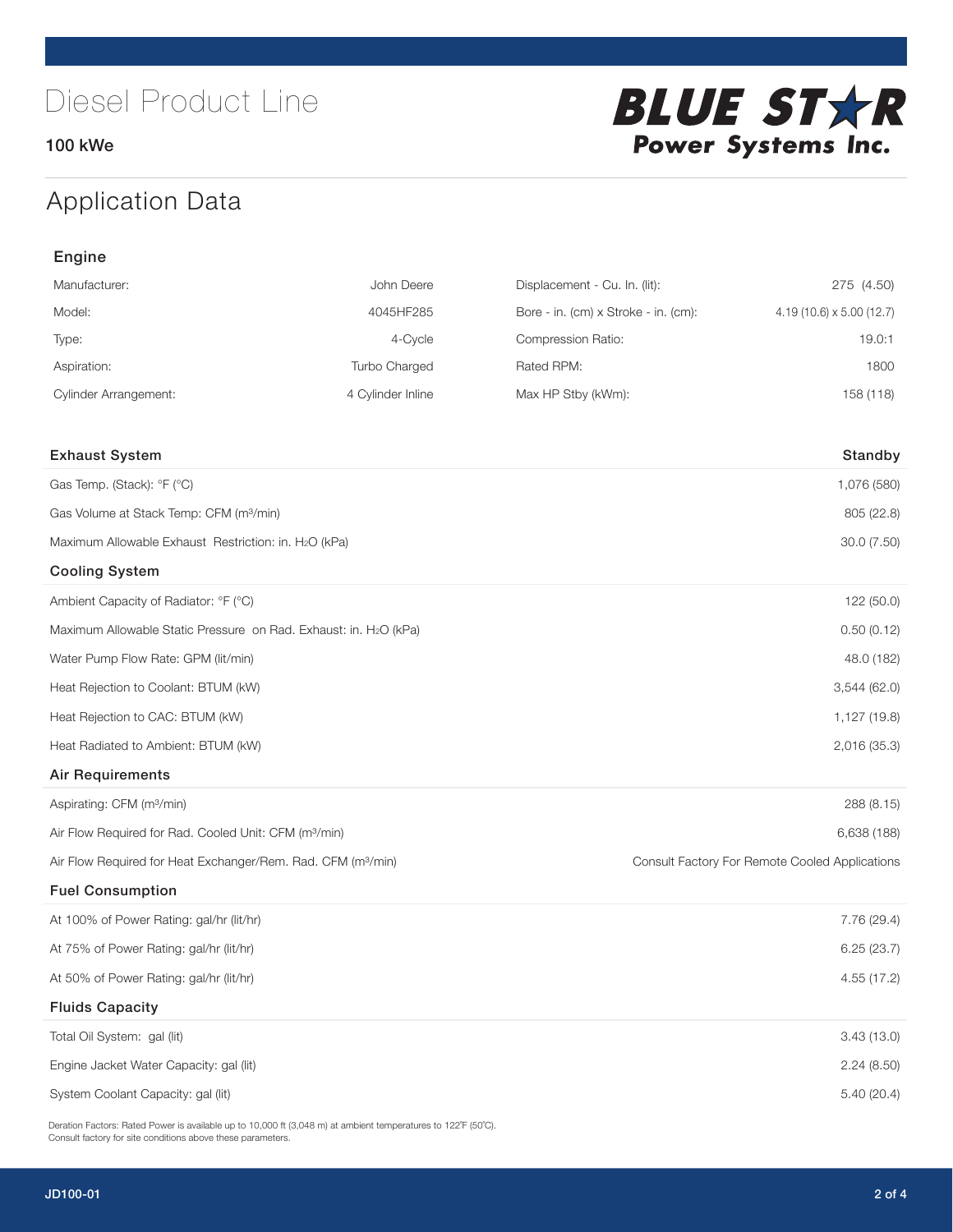# Diesel Product Line

### 100 kWe



## DCP7310 Control Panel

#### Standard Features

- Digital Metering
- Engine Parameters
- Generator Protection Functions
- Engine Protection
- CAN Bus (J1939) ECU Communications
- Windows-Based Software
- Multilingual Capability
- Remote Communications to DSE2548 Remote Annunciator
- 8 Programmable Contact Inputs
- 10 Contact Outputs
- RS485 Communicator Interface
- cULus Listed, CE Approved
- Event Recording
- IP 65 rating (with supplied gasket) offers increased resistance to water ingress
- NFPA 110 Level 1 Compatible

## Weights / Dimensions / Sound Data

| L x W x H                    | <b>Weight Ibs</b> |  |  |
|------------------------------|-------------------|--|--|
| $90 \times 44 \times 61$ in  | 2,750             |  |  |
| $102 \times 44 \times 66$ in | 3,350             |  |  |
| $102 \times 44 \times 66$ in | 3,400             |  |  |
| $132 \times 44 \times 66$ in | 3,575             |  |  |
|                              |                   |  |  |

Please allow 6-12 inches for height of exhaust stack.

|            | No Load | Full Load |
|------------|---------|-----------|
| <b>OPU</b> | 78 dBA  | 82 dBA    |
| Level 1    | 75 dBA  | 78 dBA    |
| Level 2    | 72 dBA  | 74 dBA    |
| Level 3    | 66 dBA  | 68 dBA    |